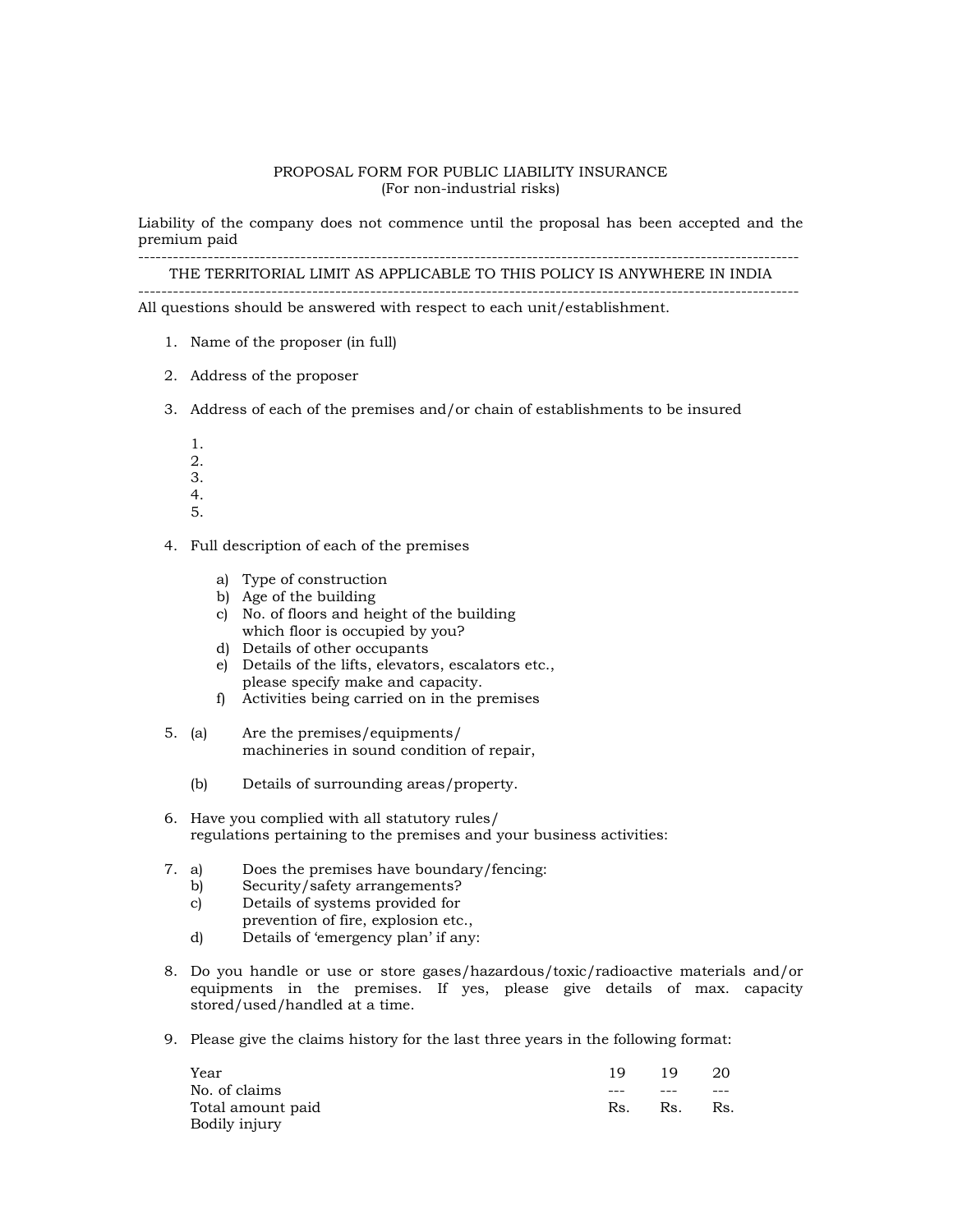Property damage Cost of Defence action Total amount of pending claims Bodily injury Property damage Cost of Defence action

10. Has your proposal or renewal been declined or premium been increased or special terms has been imposed by any insurer in the past?

11. Please indicate the limits of indemnity required

- (a) Any one accident
- (b) Any one year

12. Policy period required - From \_\_\_\_\_\_\_\_\_\_\_\_\_\_\_  $To$ 

As the case may be include questions relevant to the particular risk.

13.

14.

15.

#### **Other Information : ( compulsory)**

| 1. | PAN CARD Number (10 Digit Number) |  |
|----|-----------------------------------|--|
|----|-----------------------------------|--|

2. Sources of funds :

| Salary<br>Specify)                      |        |                | <b>Business</b> | Investments                      |  | Other (Please |  |  |  |  |  |
|-----------------------------------------|--------|----------------|-----------------|----------------------------------|--|---------------|--|--|--|--|--|
| <b>Additional Details: (compulsory)</b> |        |                |                 |                                  |  |               |  |  |  |  |  |
| Nationality:                            | Indian |                | $Non - Indian$  |                                  |  |               |  |  |  |  |  |
| If Non-Indian, please specify Country:  |        |                |                 |                                  |  |               |  |  |  |  |  |
|                                         |        |                |                 |                                  |  |               |  |  |  |  |  |
| Type of Organization                    |        |                |                 |                                  |  |               |  |  |  |  |  |
| Corporations L                          |        | Governments L. |                 | Non Governmental Organizations L |  | Society L     |  |  |  |  |  |

International Organization  $\square$  Trust  $\square$  Partnership  $\square$  Cooperatives  $\square$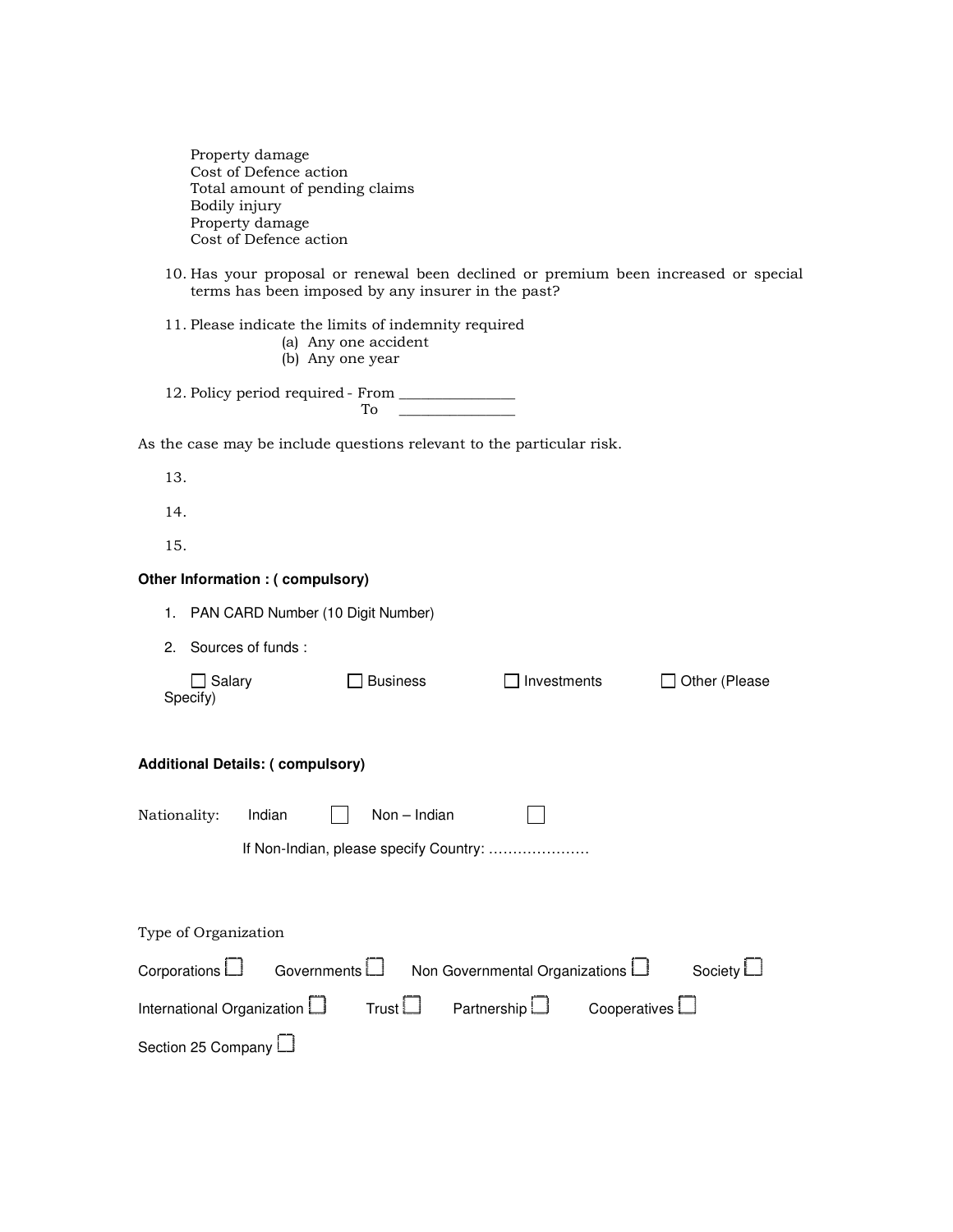## Declaration (in respect of all sections)

I / We do hereby solemnly declare and state that all information given above is true to my / our knowledge. In case such information is found at any time in future to be false or misleading or it is found by the insurer that I / We have not disclosed any fact which is material to the assessment of the risk, the insurance cover granted to me / us shall be deemed to be null and void and I / We shall not be entitled to any benefit hereunder.

I/we herby confirm that all premiums have been/will be paid from bonafide sources and no premiums have been/will be paid out of proceeds of crime related to any of the offence listed in Prevention of Money Laundering Act, 2002.

I understand that the Company has the right to call for documents to establish sources of funds.

The insurance company has right to cancel the insurance contract in case I am/ have been found guilty by any competent court of law under any of the statutes, directly or indirectly governing the prevention of money laundering in India.

---------------------------------------------------------------------------------------------------------

I/We desire to effect an insurance in terms of the Public Liability Policy of the Company against the limits of indemnity specified above. I/We hereby declare that all statutory provisions relating to my/our business proposed for insurance are complied with. I/We further declare that the above statements and particulars are true, and I/We have not omitted, suppressed, misrepresented or misstated any material fact and I/We agree that this declaration shall be the basis of the contract between me/us and the Company, and be incorporated therein.

Place :

Date : Signature of the Proposer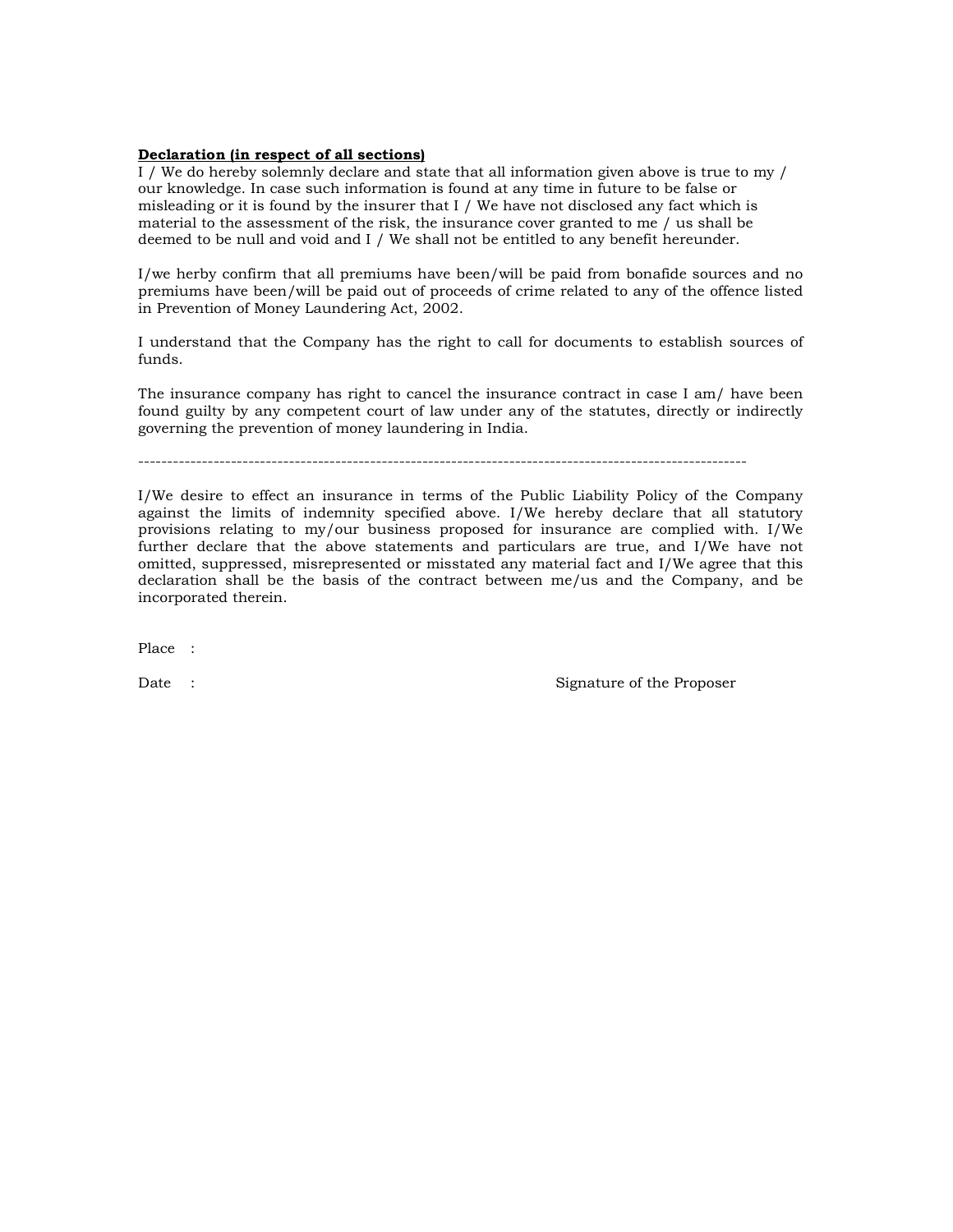#### SECTION 41 OF INSURANCE ACT 1938 PROHIBITION OF REBATES

- 1. No person shall allow or offer to allow either directly or indirectly as an inducement to any person to take out or renew or continue an insurance in respect of any kind of risk relating to lives or property in India any rebate of the whole or part of the commission payable or any rebate of the premium shown on the policy nor shall any person taking out or continuing a policy accept any rebate except such rebate as may be allowed in accordance with the prospectus or tables of the Insurer.
- 2. Any person making default in complying with the provisions of this section shall be punishable with fine, which may extend to five hundred rupees.

## FOR HOTELIERS/MOTELS/CLUB HOUSES/RESTAURANTS

13. i) Max. no. of beds

 Average occupancy per year Max. seating capacity of conference halls/rooms. night clubs, discotheques if any, and floor on which they are located.

No. of restaurants and seating capacity in each restaurant.

ii) What are the other facilities provided:

a) Please specify whether any of these facilities is operated and controlled by you -

 e.g. Health clubs Beauty parlours Hairdressers Shops Swimming pools (life quards provided or not)

Sports (please specify)

- (a) Indoor (Table Tennis, Squash, Bowling etc.)
- (b) Outdoor (Boating, Tennis, Golf, Swimming etc.)
- (c) Aqua sports (Boating, Deep Sea-Diving etc.)
- (d) Skiing, Hang Gliding, Sky Diving

Whether the above facilities are available to residents only and their guests or also available to club members and their guests.

b) Other facilities (e.g. car parking) please specify and give details of security measures where applicable.

c) Do you have a separate strong room/cloakroom to store items deposited by bonafide residents/guests for safekeeping. Please specify records maintained in respect of items so deposited and the special

security arrangements for this room.

14. Do you need cover against risks associated with foods, beverages served in/by your establishment?

15. State the Estimated Annual Turnover revenue receipts: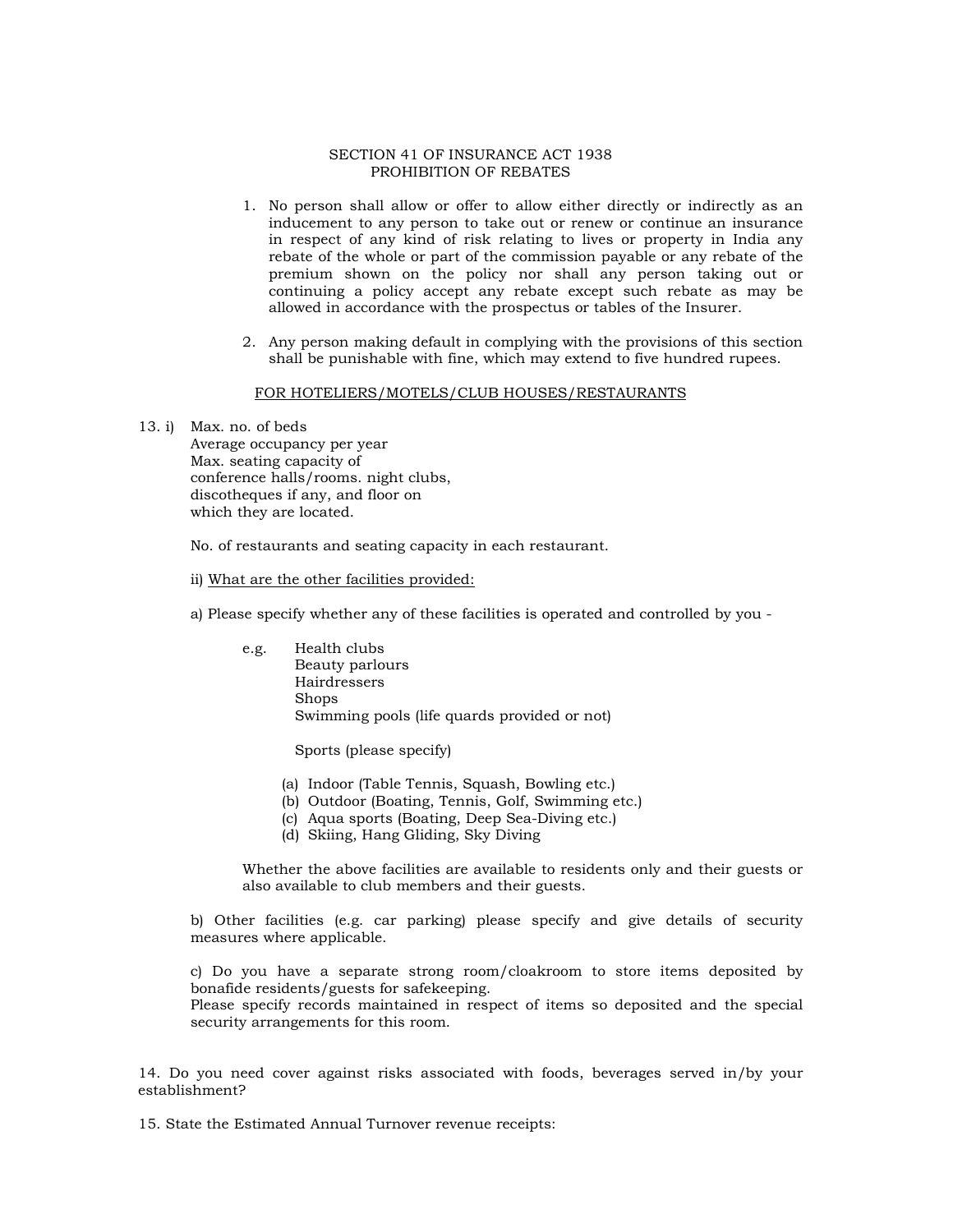Please include all revenue earned through occupancy in the hotel, sale of food and beverages including liquor, conferences, marriage parties, outside catering, rental received from shopping arcades, revenue earned from guests for using hotel facilities and sale across the counter and other miscellaneous incomes including all levies, taxes and surcharges.

16. Do you require extension of cover for goods in your care/custody/control (extension limited to 10% of the overall limit of indemnity as per question 11.)

17. Please indicate the voluntary excess  $\%$  of limit of indemnity<br>(this excess will apply to each and every claim) er accident. (this excess will apply to each and every claim)

## CINEMA HALLS, AUDITORIUMS/THEATRES/OPEN AIR THEATRES, PUBLIC HALLS:

- 13. What is the maximum seating capacity:
- 14. What are the other facilities provided. Please specify whether they are operated and controlled by you.
	- a)
	- b)
	- c)
	- d)
	- e)
- 15. Do you need cover against risks associated with food & beverage served in your establishment.
- 16. Specify Estimated Annual Turnover, (the term turnover includes Gate money, Donor Cards, Income arising from other facilities listed in Q.14 inclusive of all Taxes, Duties, Levies, Surcharges)

## FOR OFFICES/RESIDENTIAL PREMISES/ADM. PREMISES/ MEDICAL ESTABLISHMENTS/RESEARCH INSTITUTIONS & LABORATORIES/ AIRPORT PREMISES (OTHER THAN AVIATION LIABILITIES) ETC.

- 13. Specify whether other facilities like Canteen, Sports etc., provided (list out facilities)
- 14. Do you need cover against risks associated with food and beverages served in your establishment.

## FOR SCHOOLS/EDUCATIONAL INSTITUTIONS/LIBRARIES ETC.

- 13. No. of students and their age group
- 14. Whether hostel facility is provided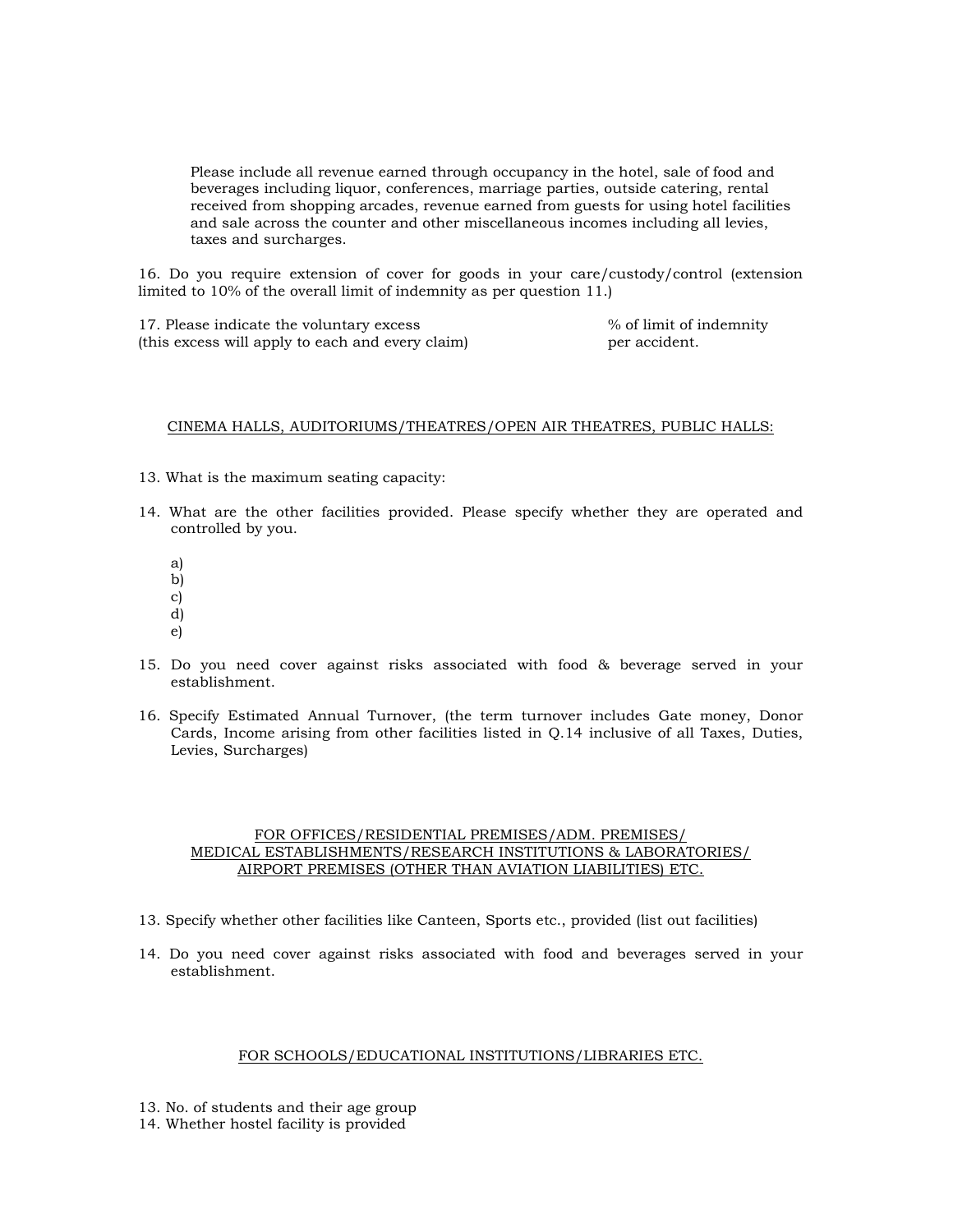if yes, No. of rooms. No. of inmates.

- 15. Are canteen facilities provided in institution/hostel. If yes, state whether they are hygienically maintained.
- 16. Do your need cover against risks associated with food and beverages served in your institutions
- 17. Specify other facilities provided
	- a) Indoor games;
	- b) Outdoor games (like Mountain Climbing, Hang Gliding, Horse Riding, Swimming etc.), and whether such games are taught under the supervision of trainers and/or bodyguards.
- 18. a) No. of laboratories b) Measures taken to prevent accident in laboratories
- 19. Whether outgoings are arranged by the school/college If so, how often Procedure for taking the students for such outings. (educational tours may also be included here).
- 20. Teacher/Student Ratio:

#### FOR EXHIBITIONS/FAIRS/FETES/CIRCUSES/FILM STUDIOS (INDOOR AND OUTDOOR)/PANDALS/TOURNAMENTS/ZOOS/PERMANENT AMUSEMENT PARKS

- 13. What is the maximum seating capacity/area occupied
- 14. What are the other facilities/games provided:

Please specify whether they are operated and controlled by you:

- a) b)
- c)
- d)

## FOR WAREHOUSES/GODOWNS/SHOPS/DEPOTS/TANK FARMS

- 13. i) What are the types of items likely to be stored and/or sold in each of the premises.
	- ii) (a) Whether hazardous items like Chemicals/Crackers/Explosives/Paints/ Kerosene/Lubricants/spirits etc., are likely to be stored
		- (b) If yes, specify maximum quantity and value of each item stored and what is the value of such hazardous items to total stock.
		- (c) Whether Municipal and other regulations for such storage are complied with